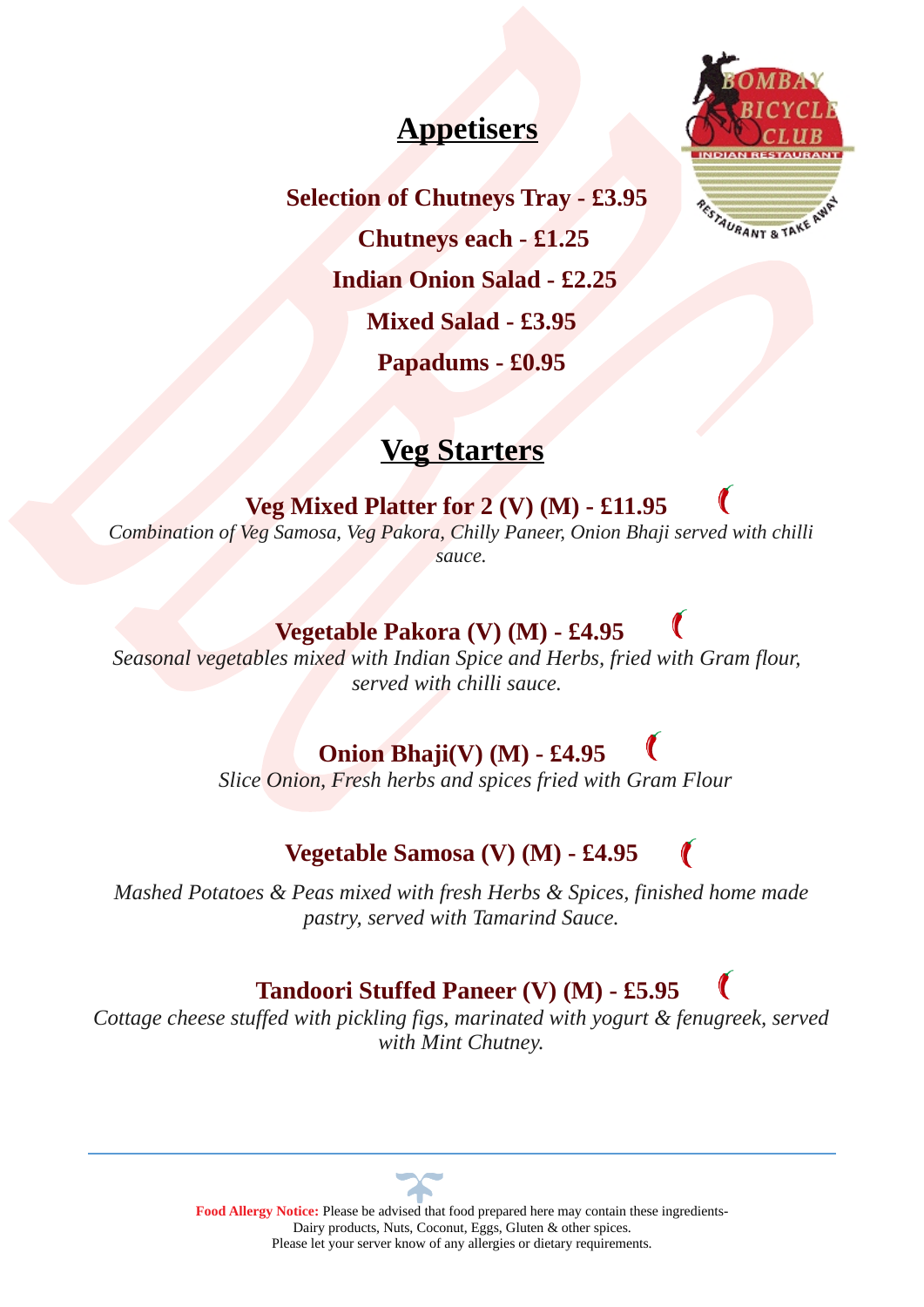### **Garlic Mushroom (V) (M) - £5.95**

*Mushroom tossed with garlic, fresh herbs in a sumptuously cream &black peppers.*

### **Bombay Chana Poori (V) (M) - £4.95**

*A light and crispy deep fried Indian pancake with chana*

# **Non-Veg Starters**

### **Non-veg Mix Platter for 2 (M) - £12.95**

*Combination of Chicken Pakora, Veg Pakora, Lamb Haggis Pakora, Seek Kebab, Chicken Tikka, Chandri Chilli Chicken served with mix Sauce (DS).*

#### **Tandoori King Prawn (M) - £6.95**

*King Prawn marinated with Ginger & Garilc paste, Indian spices and served with mint sauce (DS)*

### **Lamb Chops (M) - £6.95**

C

*Tender lamb chops marinated with ginger, garlic, coriander, lemon juice & star spice, served with mint sauce (DS)*

#### C  **Tandoori Salmon (M) - £5.95**

*Scottish salmon marinated with ginger, garlic, roast chickpeas & Indian herbs, served with mango sauce (DS)*

### **Chicken Momo (M.H) - £6.45**

*Chicken mince mixed with onion, ginger, garlic, green coriander, butter and spices finished with steamed home made pastry served with tomato chutney (DS)*

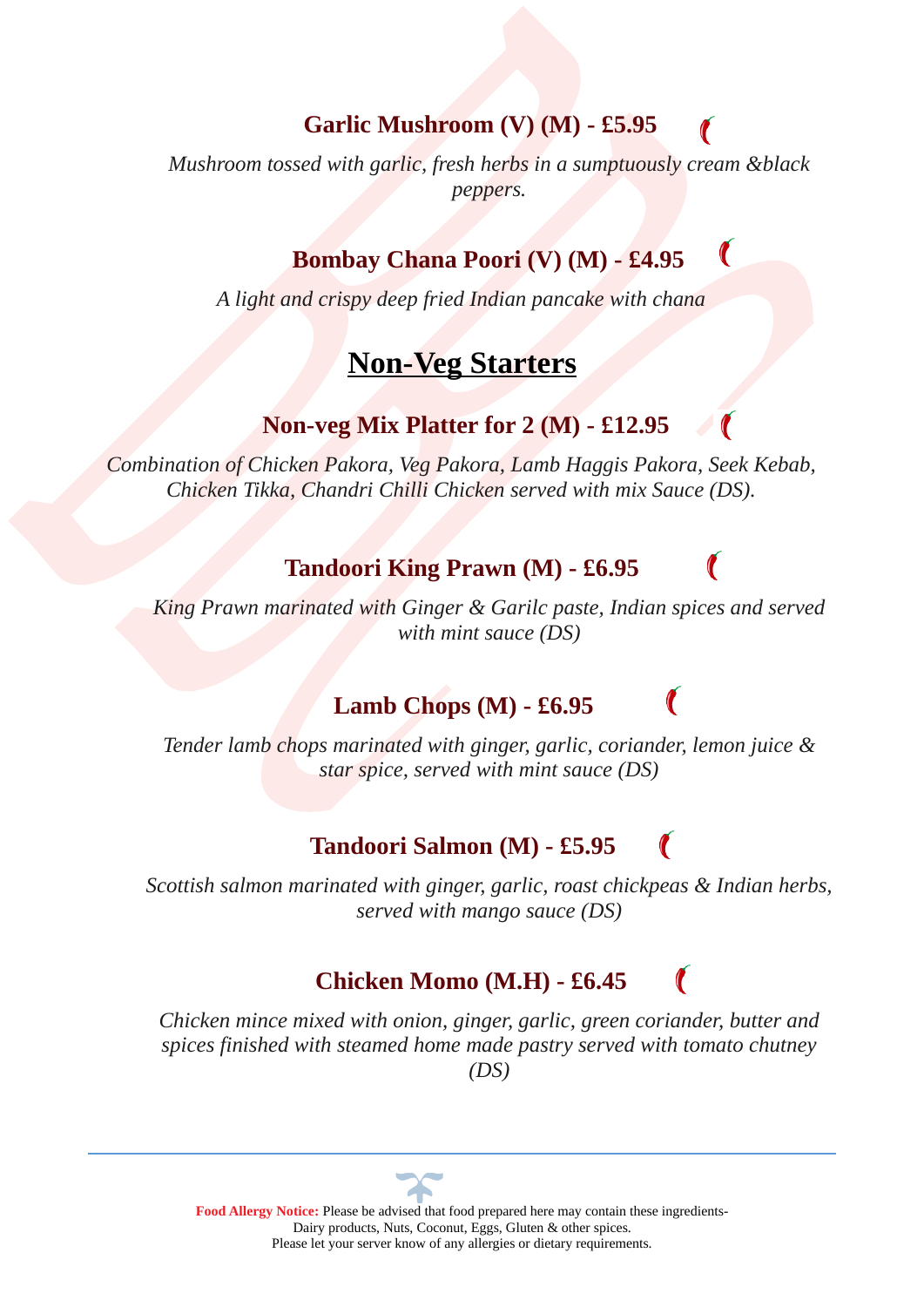### **Fish Pakora (M) - £5.95**

*Traditional diced fillets of Fish deep fried with Spices & Gram Flour served with Chilli sauce (DS)*

### **Chicken Pakora (M) - £5.25**

*Chicken supreme, marinated ginger, garlic & Indian spices, fried with Gram flour, served with chilli sauce (DS)*

### **Lamb Haggis Pakora (M) - £5.25**

*Scottish haggis mixed with cumin, coriander, lemon juice, fried with Gram flour, served with chilli sauce (DS)*

### **Mixed Pakora (M) - £5.75**

*combination of pakora's(veg, Haggis & Chicken) with chilli sauce (DS)*

# **Chicken Tikka (M) - £5.50**

*Tender Chicken breast marinated with ginger, garlic, chilli, yogurt & old famous garam masala, served with mint sauce (DS).*

C

### **Chicken Malai Tikka (Mild) - £5.50**

*Tender Chicken breast marinated with black pepper, ginger, garlic, fresh coriander, cheese & cream, served with mint sauce (DS)*

# **Gilafi Seek Kabab (M) - £5.95**

*Lamb mince marinated with ginger, garlic, coriander & chilli, finished with mix pepper, served with mint sauce (DS)*

#### $\mathbf{C}$  **Chandri Chilli Chicken (M.H) - £5.25**

*Diced chicken fillets marinated in a piquant sweet 'n' sour sauce, lightly fried. until golden with chilli sauce (DS)*

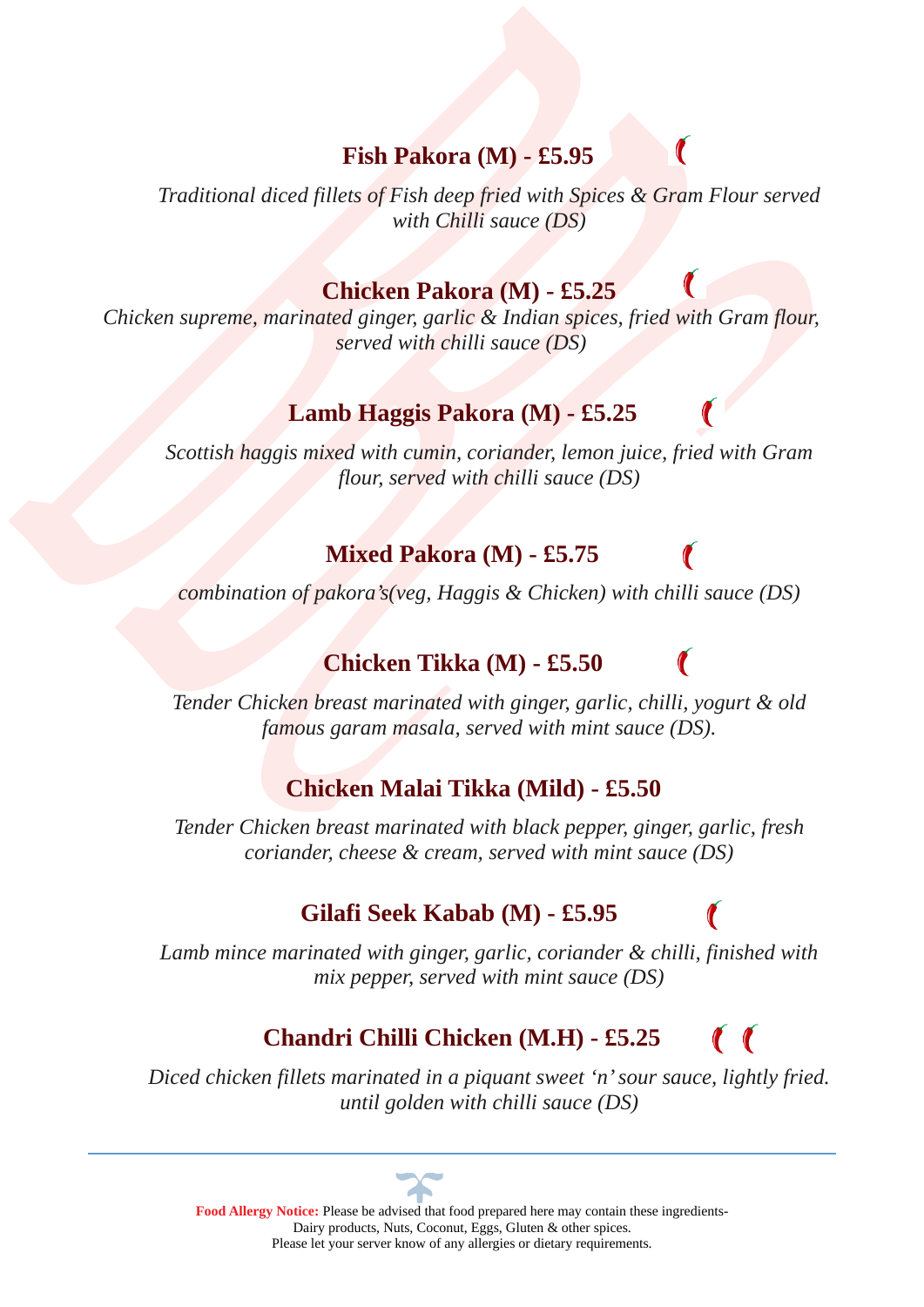### **Chicken Poori (M) - £5.50**

*A light and crispy deep fried Indian pancake with Chicken (DS)*

### **King Prawn Poori (M) - £6.95**

*A light and crispy deep fried Indian pancake with King Prawn (DS)*

# **Tandoori Mains**

# **Tandoori Mix Grill (M) - £15.95**

*Tasty Combination of Tandoori Chicken, Chicken Tikka, Malai Tikka, Seek Kebab, Lamb Chops, King Prawns with chef selection sauce & garlic nan.*

## **Tandoori Salmon (M) - £14.95**

**C** 

*Scottish salmon marinated with ginger, garlic, roast chickpeas &Indian herb, served with coconut ginger sauce and pulao rice.*

# **Tandoori King Prawn (M.H) - £14.95**

*Peeled king prawn marinated with ginger, garlic, green chilli, lemon juice & red pepper served with chef special sauce & pulao rice.*

# **Lamb Chops (M.H) - £ 13.95**

*Tender lamb chops marinated with ginger, garlic, coriander, lemon juice & star spice, served with curry sauce & Pulao rice.*

# **Tandoori Chicken (M.H) - £12.95**

*Tender baby chicken with bone, marinated with ginger, garlic & special spices, served with curry sauce and Pulao rice.*

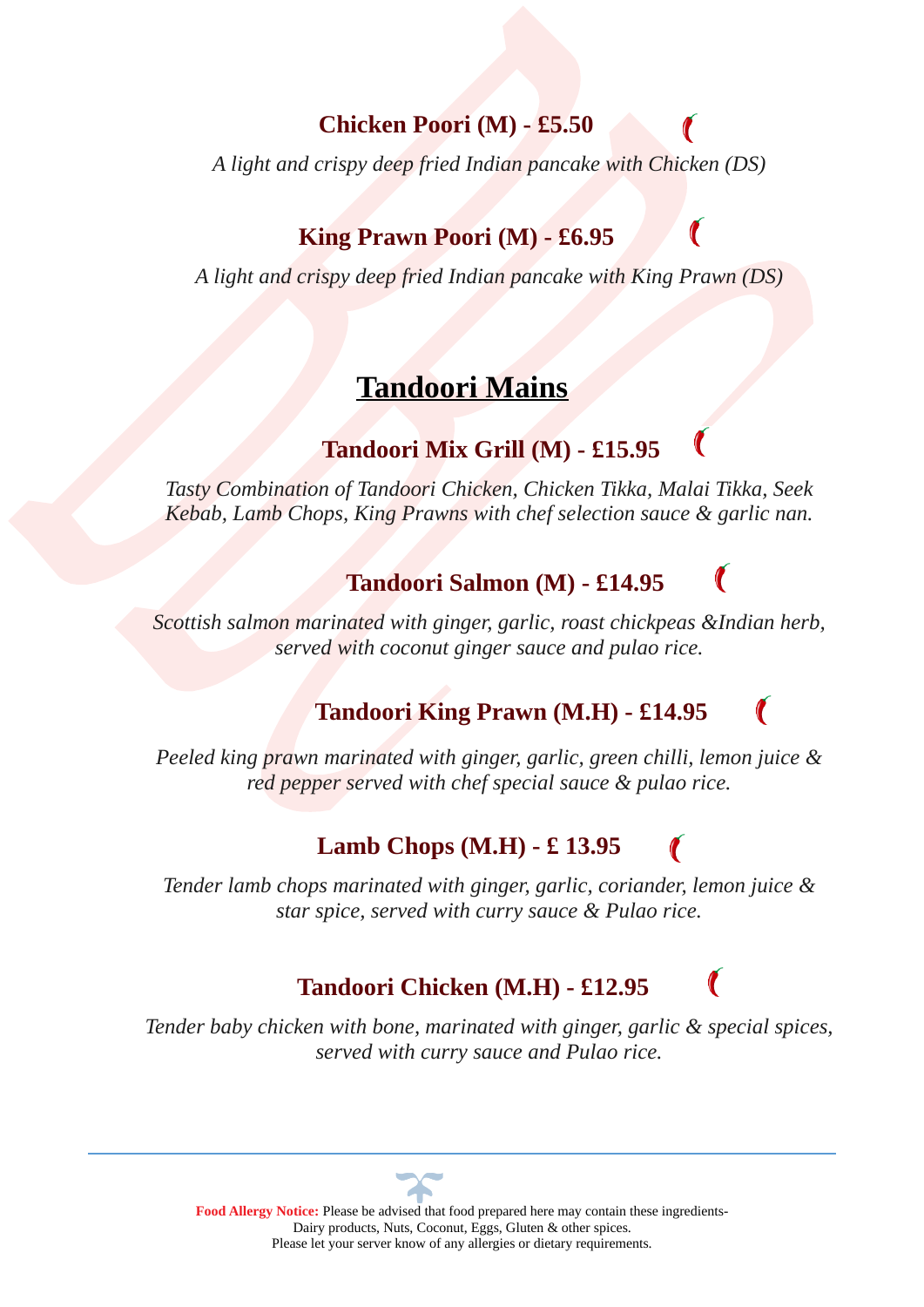### **Chicken Tikka (M) - £12.95**

*Tender chicken breast marinated with ginger, garlic, yogurt & old famous garam masala, served with curry sauce & Pulao rice.*

### **Gilafi Seek Kabab (M.H) - £12.95**

*Lamb mince marinated with ginger, garlic, coriander & chilli, finished with mix pepper, served with curry sauce & Pulao rice.*

C

# **Mains**

### **Chicken Chettinadu (M.H) - £11.95**

*Traditional south Indian curry, chicken breast cooked with Onion, tomato with variety of Indian spices*

### **Butter Chicken (Mild) - £11.95**

*Marinated chicken cubes, cooked in tandoori oven, finished with rich Tomato sauce, Fenugreek, cream & butter*

### **Chicken Tikka Masala (M.H) - £11.95**

*Marinated chicken cubes, cooked in slow tandoori oven, finished with Onion tomato sauce with ginger, coriander, cream & butter.*

### **Kadai Chicken (M.H) - £11.95**

*Tender chicken cooked with Onion tomato, dice peppers, kadai spices.*

### **Chicken Korma (Mild) - £11.95**

*Chicken breast cooked with mild Scottish double Cream on Indian herbs.*

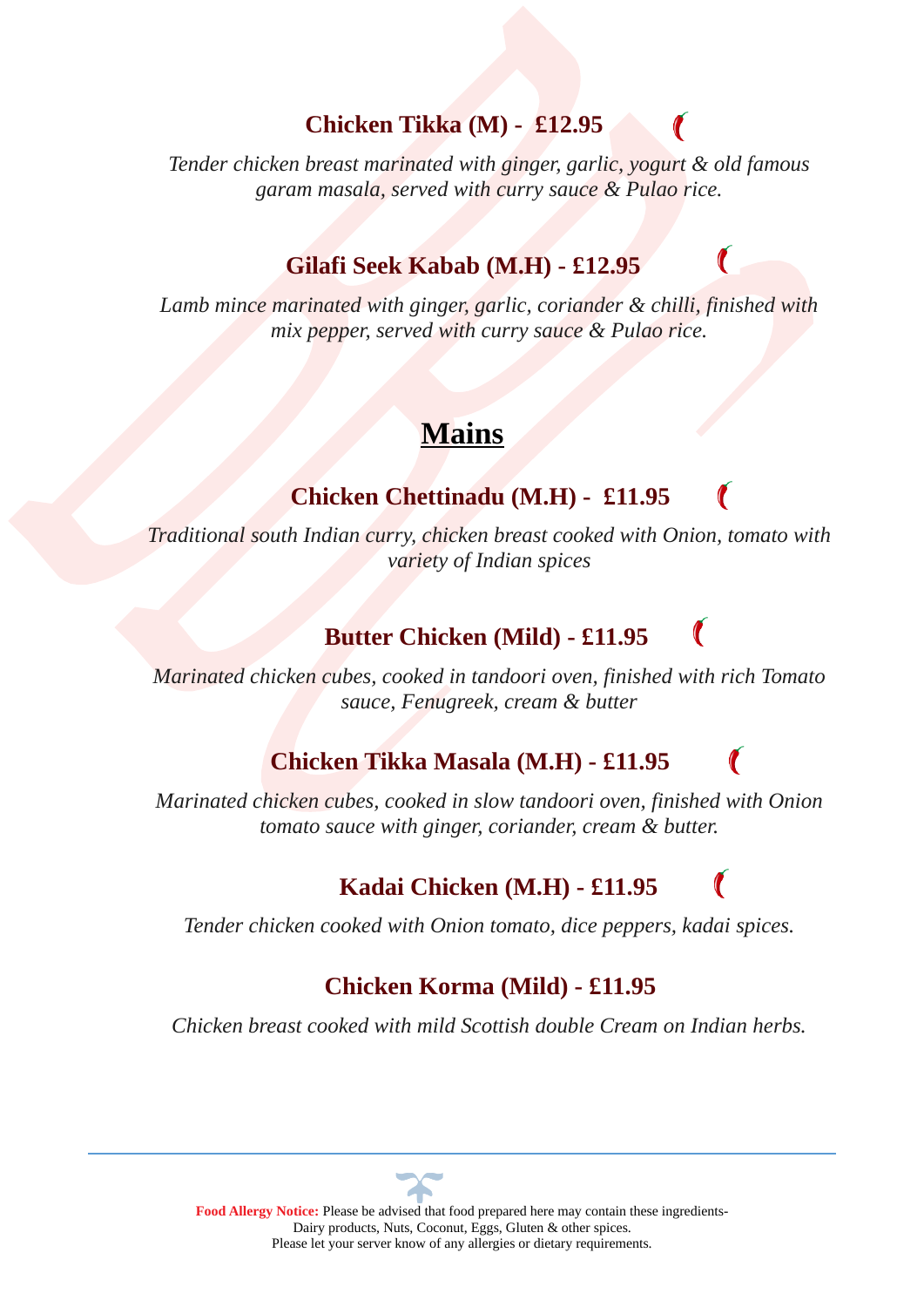### **Chicken Jalfrezi (M.H) - £11.95**

*Tender chicken breast, cooked with Ginger, garlic, onion, tomato, mix pepper & Indian spices.*

#### $\mathcal{C}$  **Chicken Sagoti (M.H) - £11.95**

*Tender chicken breasts, cooked with coconut, fresh coriander & chilli, finished with Goa styles*

### **Chicken Tikka Chasni (Mild) - £11.95**

*Chicken Tikka sauteed in an exquisitely creamy sauce with a twist of sweet 'n' sour*

### **Chicken Saag (M.H) - £11.95**

Tender chicken cooked with ginger, garlic & fresh spinach, finished with Indian spices

#### $\bullet$  **South Indian Chilli Garlic Chicken (Hot) - £11.95**

*Tender Chicken immersed in a rich Garlic Sauce with lashings of pureed green and red chillies.*

### **Bombay Bicycle Lamb Curry (M.H) - £12.45**

*Tender Scottish Lamb cooked with Onion, tomato, ginger & garlic, finished with coriander & coconut milk (Authentic)*

# **Lamb Jalfrezi (M.H) - £12.45**

C

*Tender Lamb dice cooked with Ginger, garlic, onion, tomato, mix pepper & Indian spices.*

### **Lamb Kadai (M.H) - £12.45**

*Tender Lamb cubes cooked with Scottish cream, Onion tomato, dice peppers & kadai spices.*

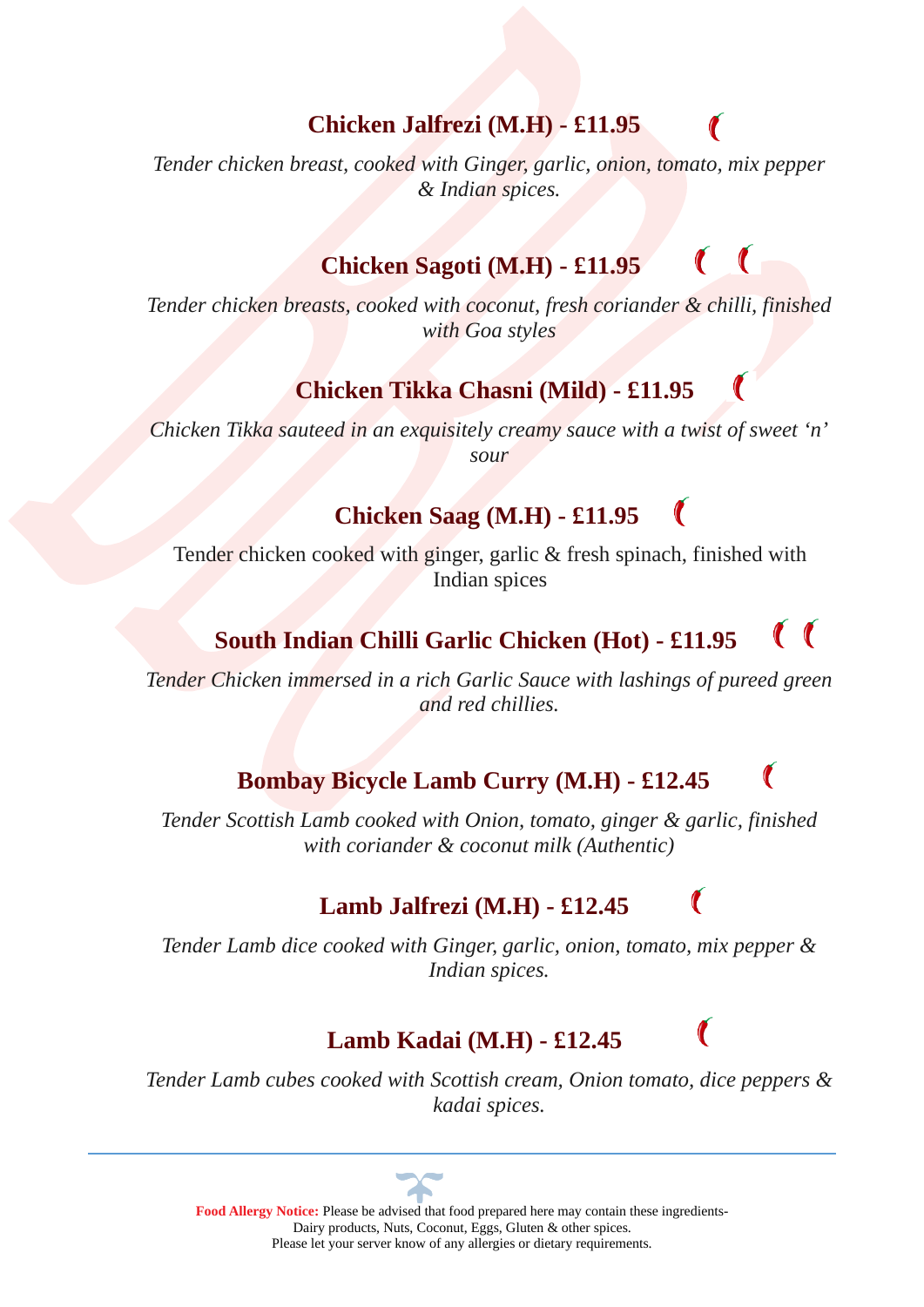### **Lamb Korma (Mild) - £12.45**

*Tender Lamb cubes cooked with mild Scottish double Cream on Indian herbs.*

### **Lamb Saag (M.H) - £12.45**

*Tender Lamb dices cooked with ginger, garlic & fresh spinach, finished with Indian spices.*

C

C

#### **Traditional Indian Curry**

#### **Veg - £8.95 | Chicken - £10.95 | Lamb - £11.95 | King Prawn - £14.95**

*(Bhuna(M.H), Balti(M.H), Kathmandu(M.H), Rogan Josh(M.H), Dhansak(M.H), Malayan(M.H), Chasni (M.H), Madras(Hot), Vindaloo(V.H).*

*Slow cooked, finished with onion, bhuna sauce level of spices.*

#### **King Prawn Korma (Mild) - £14.95**

*King Prawn cooked with mild Scottish double Cream on Indian herbs.*

### **King Prawn Kadai (M.H) - £14.95**

*Peeled king prawns cooked with Onion tomato, dice peppers & Kadai spices, finished with coriander and scottish cream*

### **King Prawn Jalfrezi (M.H) - £14.95**

*Peeled king prawns cooked with ginger, garlic, onion, tomato, mix pepper & Indian Spices*

# **Caldine Fish Curry (M.H) - £12.95**

*Fish fillet cooking with Onion, Tomato, Green Coriander and coconut finish with Indian spices.*

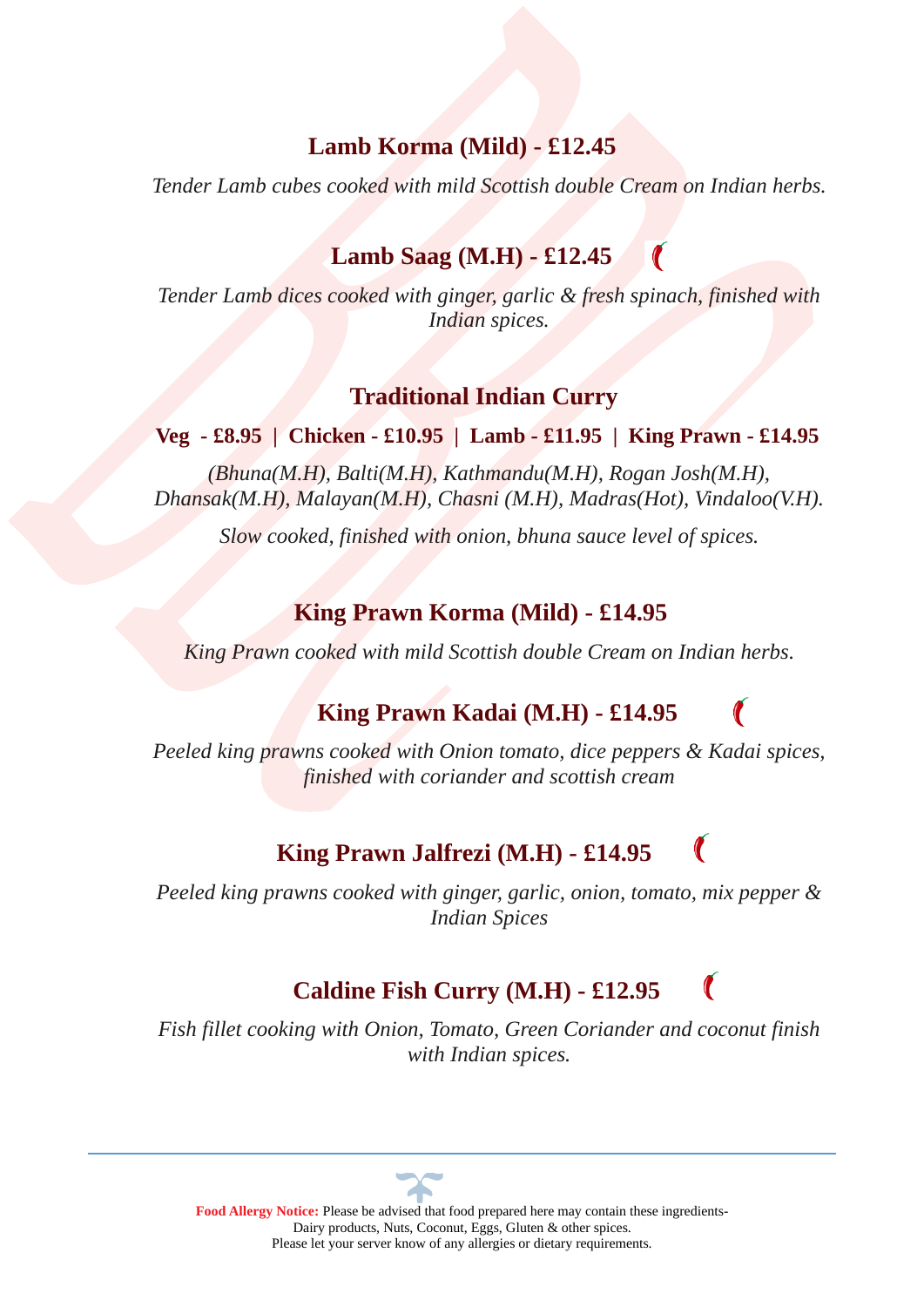### **King Prawn Saag (M.H) - £14.95**

*Cooked with fresh king prawn and spinach paste, garlic, cumin seeds, onion & tomato, finished with cream & butter.*

C

# **Vegetarian Mains**

#### **Vegetable Korma (Mild) - £9.45**

*Seasonal vegetables cooked with mild Scottish double Cream on Indian herbs.*

### **Kadai Paneer (M.H) - £9.45**

*Cottage Cheese cooked with Onion, tomato, ginger, garlic, dice peppers & kadai spices.*

### **Saag Paneer (M) - £9.45**

*Cottage Cheese cooked with fresh spinach paste, garlic, cumin seeds, onion & tomato, finished with cream & butter.*

### **Paneer Butter Masala (Mild) - £9.45**

*Cottage Cheese cooked with Tomato Onion sauce, ginger, garlic, dry fenugreek, finished with cream & butter.*

### **Seasonal Vegetable Curry (M) - £8.95**

*Fresh Vegetables cooked with ginger, garlic, onion & tomato sauce, finished with Indian herbs & spices, cream.*

### **Aloo Palak (M) - £8.50**

*Baby Potatoes tempered with cumin & garlic, cooked with fresh spinach sauce, finished with ginger & tomatoes.*

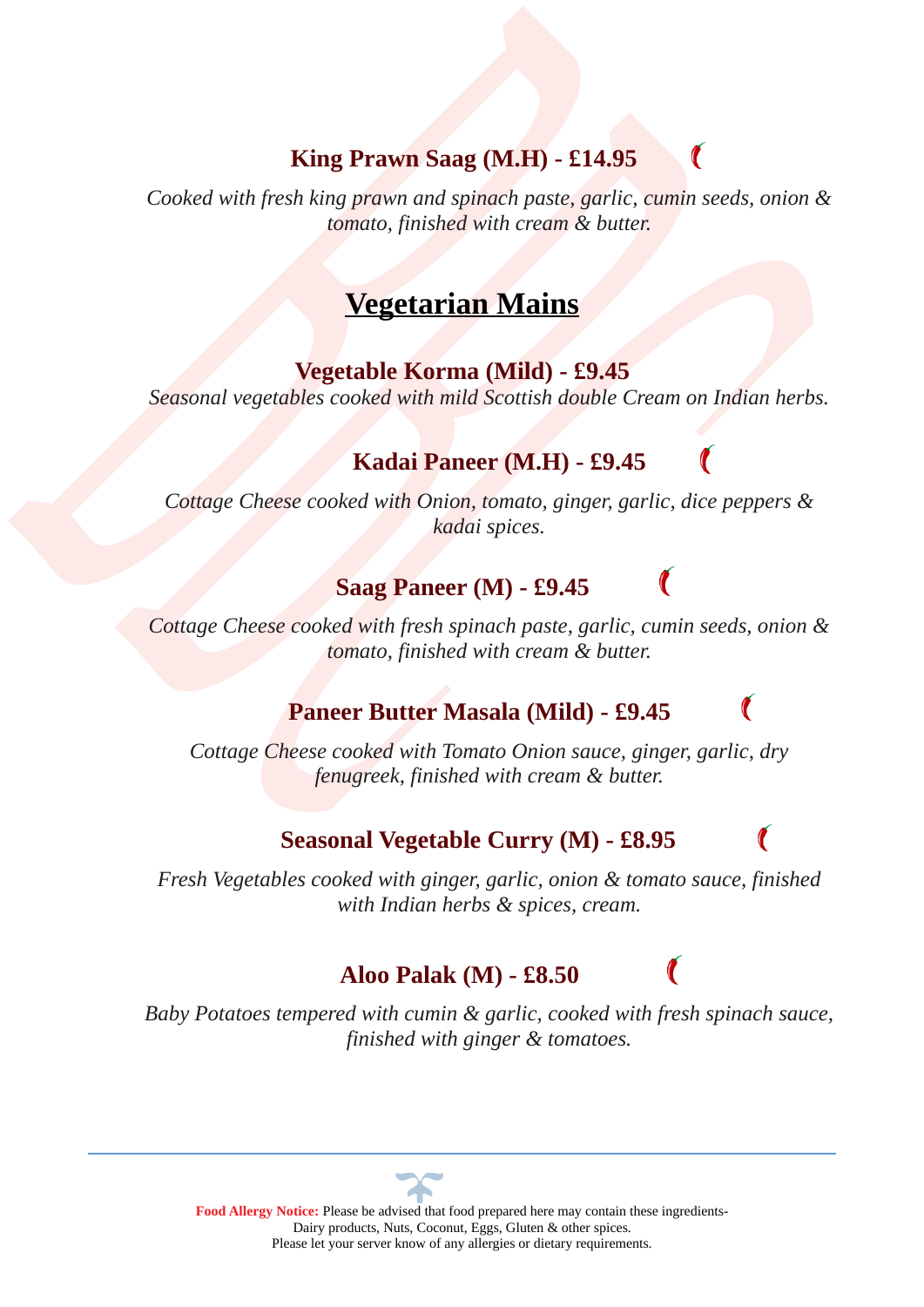### **Bombay Tatis (Bombay Aloo) (M) - £8.50**

*Baby Potatoes tempered with mustard seeds, touched with tomato onion sauce, finished with Indian spices & fresh coriander leaves.*

### **Dal Tadka (M) - £8.45**

*Yellow lentils tempered with cumin, garlic & tomato, finished with Indian spices & fresh coriander.*

### **Bhindi Masala(Okra) (M.H) - £9.45**

*Okra with Onion, Ginger & Garlic, Tomato masala and Coriander*

### **Bombay Chana Masala (M.H) - £8.45**

*Spicy chick peas, cooked with special masala sauce and a variety of Indian spices.*

## **Aloo Gobi (M.H) - £8.45**

*Potatoes and cauliflower tampered with cumin seeds, touched with tomato onion sauce with Indian spices and fresh coriander.*

# **Side Dishes**

# **Saag Aloo (M) - £5.95**

*Baby Potatoes tempered with cumin & garlic, cooked with fresh spinach sauce, finished with ginger & tomatoes.*

# **Mushroom Bhaji (M.H) - £6.95**

*Button mushroom cooked with onion, tomato masala, finished with Indian spices & fresh herbs.*

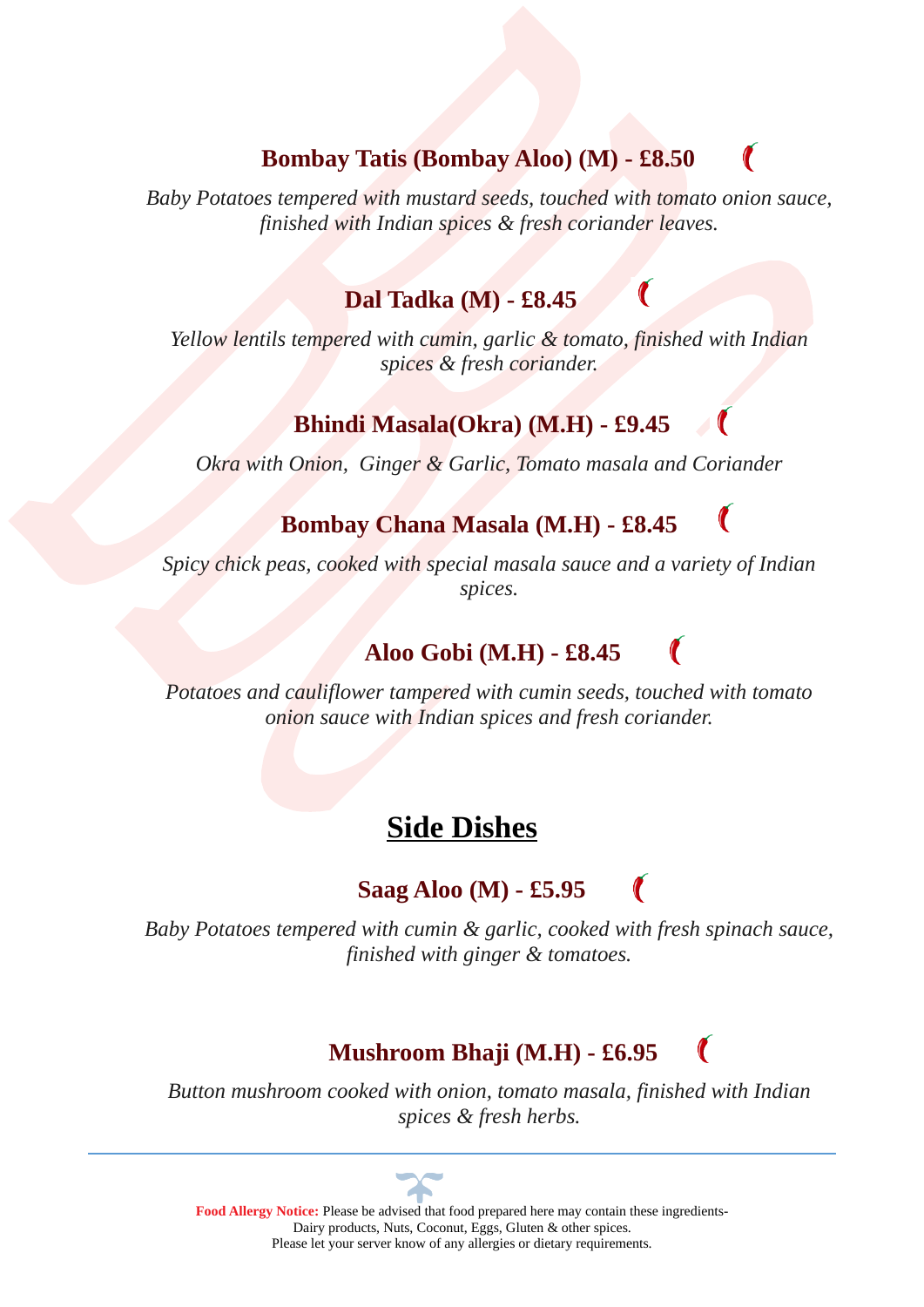## **Bombay Tatis (Bombay Aloo) (M) - £5.45**

 $\mathcal C$ 

*Baby Potatoes tempered with mustard seeds, touched with tomato onion sauce, finished with Indian spices & fresh coriander leaves.*

### **Dal Tadka (M) - £5.95**

*Yellow lentils tempered with cumin, garlic & tomato, finished with Indian spices & fresh coriander.*

# **Baingan Bhaji (M) - £5.95**

*Chopped aubergine with cumin, garlic & tomatoes. Finished with ginger, Indian spices & fresh coriander.*

## **Bhindi Masala(Okra) (M.H)- £6.95**

 *Okra with Onion, Ginger & Garlic, Tomato masala and Coriander*.

# **Aloo Gobi (M) - £5.95**

*Potatoes and cauliflower tampered with cumin seeds, touched with tomato onion sauce with Indian spices and fresh coriander.*

# **Bombay Chana Masala (M.H) - £5.95**

*Spicy chick peas, cooked with special masala sauce and a variety of Indian spices.*

# **Biryani's**

### **Vegetable Biryani (M) - £10.95**

*Seasonal vegetables in traditional Basmati rice cooked with Onion, tomatoes, mint, finished with butter, saffron & mixed spices, served with raita.*

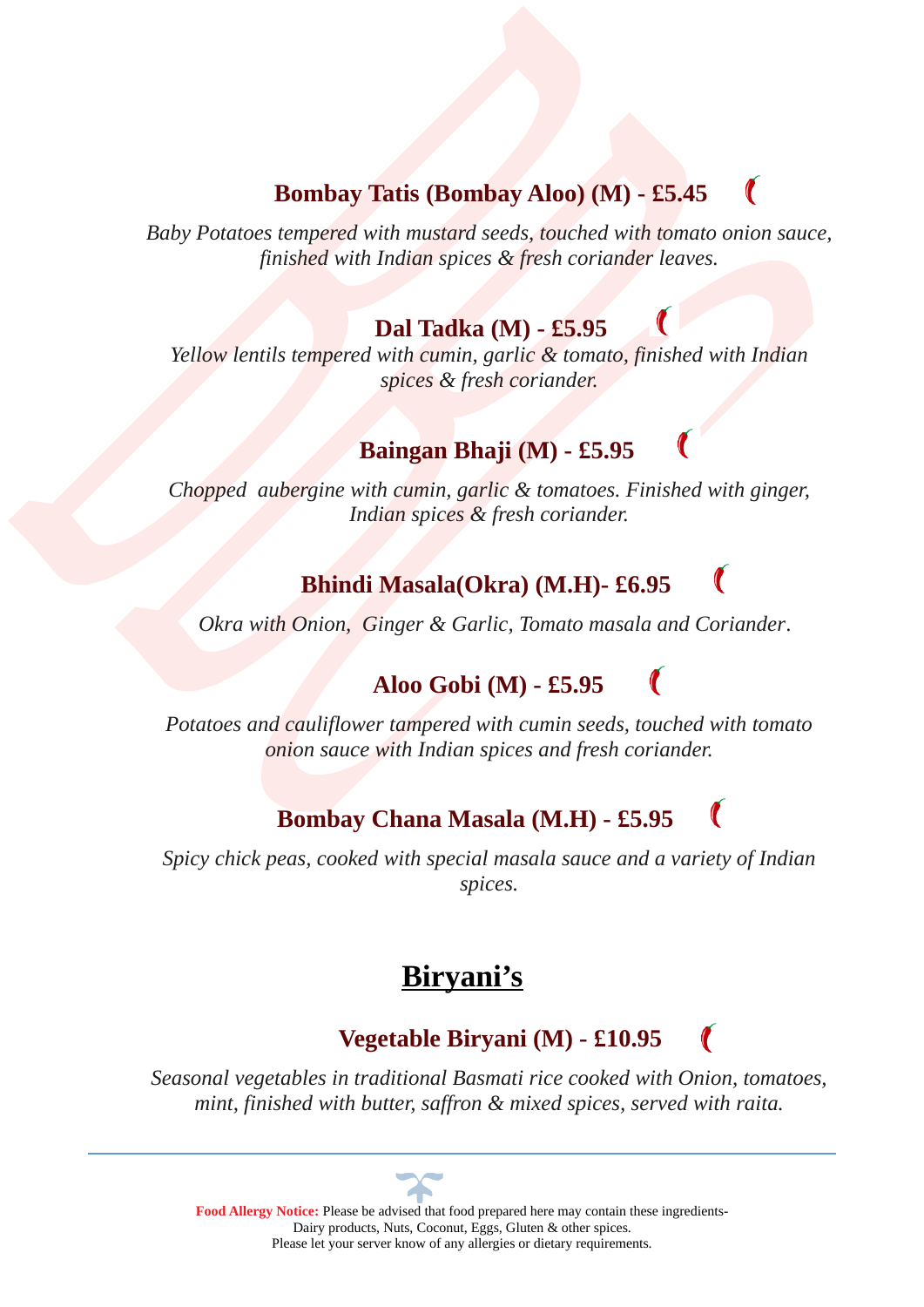### **Chicken Biryani (M) - £11.95**

*Tender chicken cubes in Basmati rice cooked with Onion, tomatoes, mint, finished with butter, saffron & mixed spices, served with raita.*

### **Chicken Tikka Biryani (M) - £12.95**

*Tandoori chicken tikka cubes in Basmati rice cooked with Onion, tomatoes, mint, finished with butter, saffron & mixed spices, served with raita.*

#### **Lamb Biryani (M) - £13.95**

*Tender Lamb dices in Basmati rice cooked with Onion, tomatoes, mint, finished with butter, saffron & mixed spices, served with raita.*

### **King Prawn Biryani (M) - £14.95**

*Peeled King Prawns in Basmati rice cooked with Onion, tomatoes, mint, finished with butter, saffron & mixed spices, served with raita.*

### **Bread & Rice**

**Tandoori Roti - £1.95 Boiled Basmati Rice - £2.95 Naan - £2.75 Pulao Rice - £3.25 Butter Naan - £2.95 Mushroom Rice - £3.95 Garlic & Coriander Naan - £3.00 Mix Vegetable Rice - £3.95 Garlic & Chilli Naan - £3.25 Egg & Peas Fried Rice - £3.95 Cheese Naan - £3.25 Garlic Cheese Naan - £3.35 Peshawari Naan - £3.25 Keema Naan - £3.25 Tandoori Paratha - £3.25**

 $\bullet$ 

C